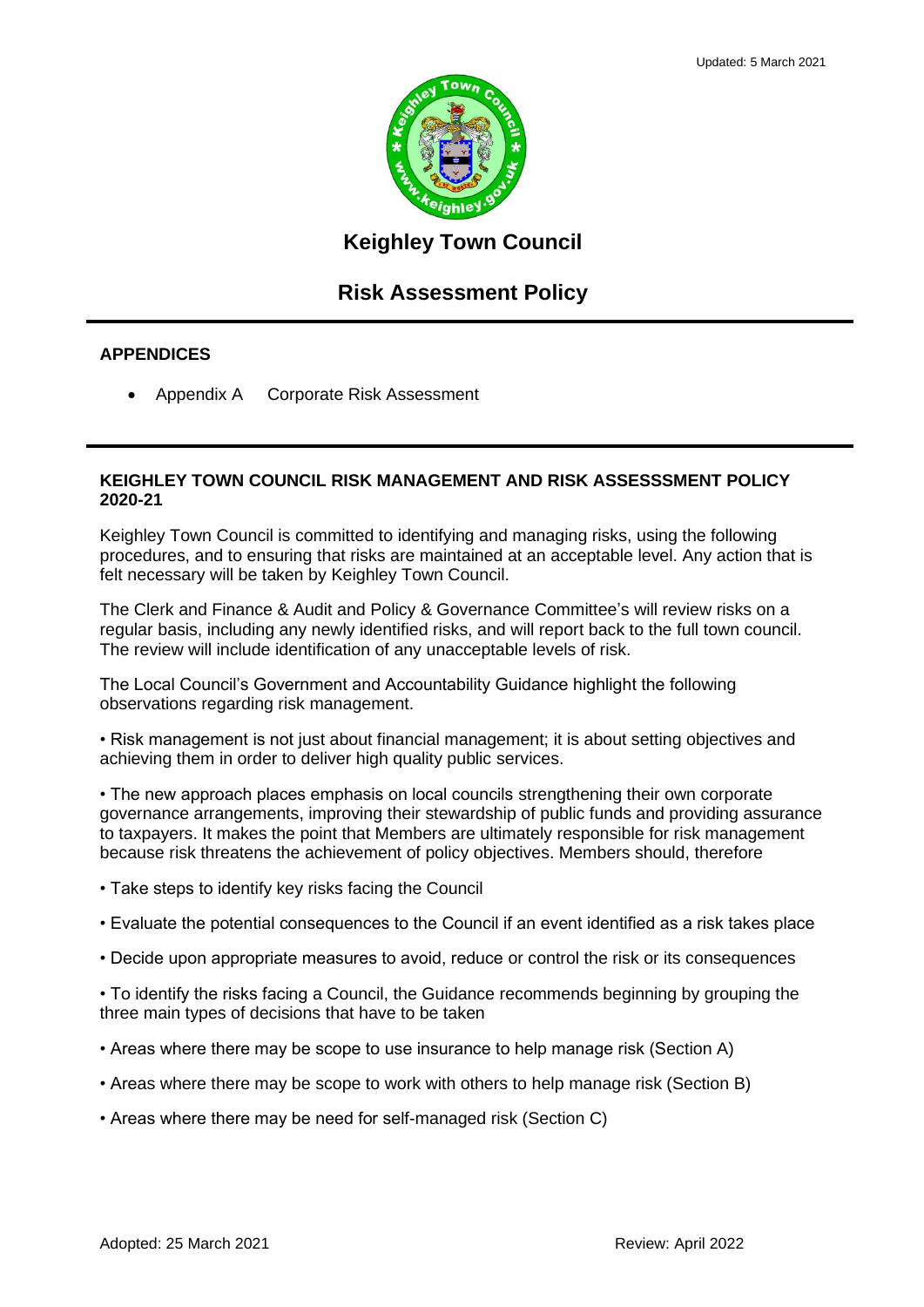## **APPENDIX A**

#### **Keighley Town Council Risk assessment rating criteria**

|                                                                                               | Highly probable<br>76-99% | 4                                           |                                                                              |                                            |                                                                 |                      |  |  |  |  |  |
|-----------------------------------------------------------------------------------------------|---------------------------|---------------------------------------------|------------------------------------------------------------------------------|--------------------------------------------|-----------------------------------------------------------------|----------------------|--|--|--|--|--|
| LIKELI                                                                                        | Probable<br>51-75%        | 3                                           |                                                                              |                                            |                                                                 |                      |  |  |  |  |  |
| HOOD                                                                                          | Possible<br>26-50%        | $\overline{2}$                              |                                                                              |                                            |                                                                 |                      |  |  |  |  |  |
|                                                                                               | Unlikely<br>$1 - 25%$     | 1                                           |                                                                              |                                            |                                                                 |                      |  |  |  |  |  |
|                                                                                               |                           |                                             |                                                                              | $\mathbf{c}$                               | 3                                                               | 4                    |  |  |  |  |  |
|                                                                                               |                           | Minor                                       | Moderate                                                                     | <b>Serious</b>                             | Major                                                           |                      |  |  |  |  |  |
|                                                                                               |                           |                                             | <b>SEVERITY</b>                                                              |                                            |                                                                 |                      |  |  |  |  |  |
|                                                                                               | <b>FINANCIAL IMPACT</b>   |                                             | Loss of up to £1000                                                          | Loss of up to £10,000                      | Loss of up to £50,000                                           | Loss of over £50,000 |  |  |  |  |  |
| and/or<br><b>REPUTATIONAL IMPACT</b><br>and/or<br><b>HEALTH &amp; SAFETY</b><br><b>IMPACT</b> |                           | Minimal / localised<br>damage to reputation | Damage to reputation<br>within the town                                      | Damage to reputation<br>within the region. | National damage to<br>reputation; intervention<br>by Government |                      |  |  |  |  |  |
|                                                                                               |                           | No health and safety<br>impact              | Minor injury, possibly<br>requiring treatment by<br>health care professional | Serious injuries                           | Fatality or life-changing<br>injuries                           |                      |  |  |  |  |  |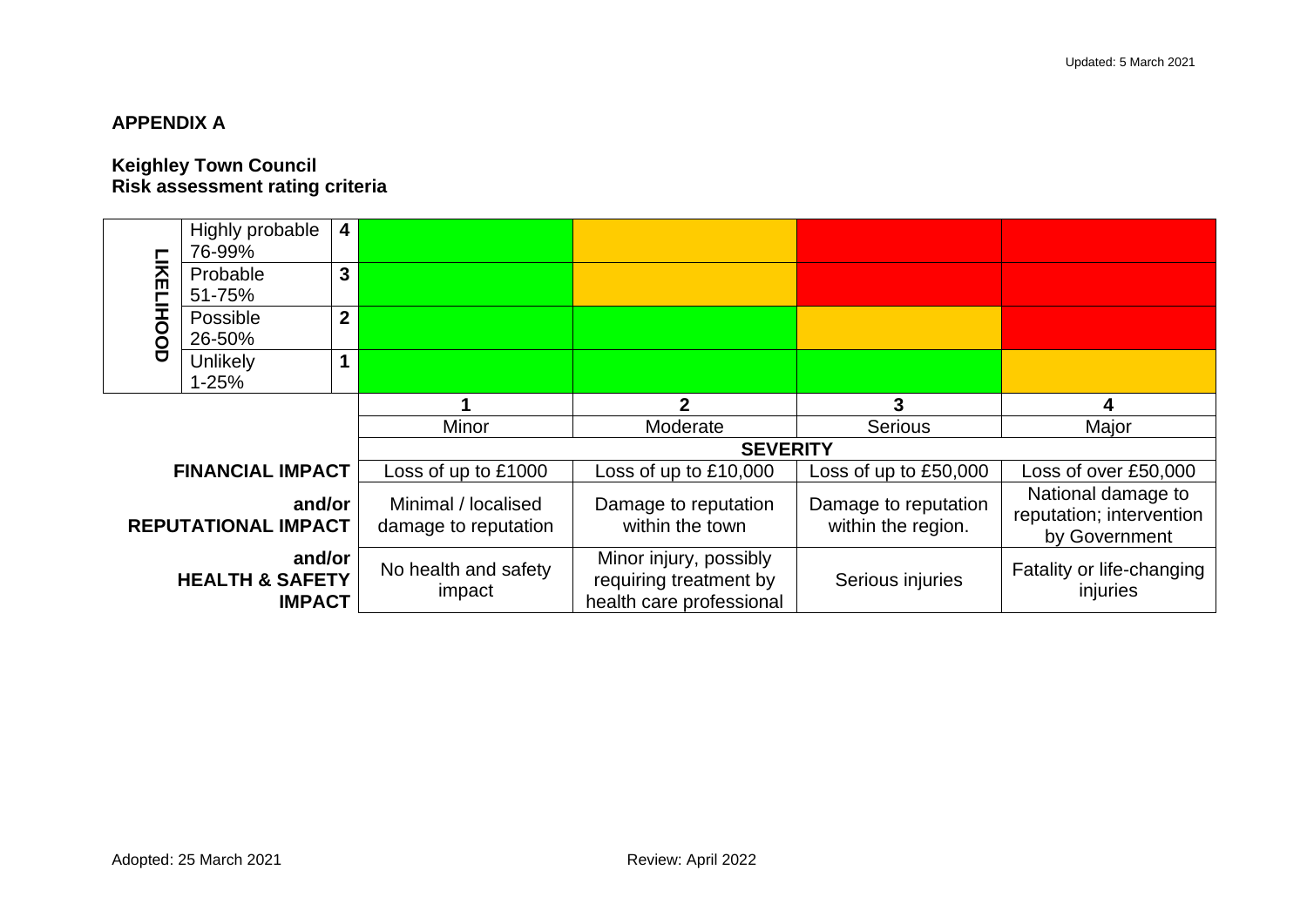## **Keighley Town Council Risk appetite and approaches to managing risk**

|          | Highly probable<br>76-99% | 4              |                                                                                | <b>TREAT (take action to</b><br>reduce risk exposure<br>by introducing<br>measures / controls) |                | <b>TERMINATE</b><br>(ie stop the activity<br>that generates the<br>risk)          |  |  |  |  |
|----------|---------------------------|----------------|--------------------------------------------------------------------------------|------------------------------------------------------------------------------------------------|----------------|-----------------------------------------------------------------------------------|--|--|--|--|
|          | Probable<br>51-75%        | 3              |                                                                                |                                                                                                |                |                                                                                   |  |  |  |  |
| KELIHOOD | Possible<br>26-50%        | $\overline{2}$ |                                                                                |                                                                                                |                |                                                                                   |  |  |  |  |
|          | Unlikely<br>$1 - 25%$     |                | <b>TOLERATE (an)</b><br>informed view<br>reached that the risk<br>is accepted) |                                                                                                |                | <b>TRANSFER (usually</b><br>via insurance or other<br>contractual<br>arrangement) |  |  |  |  |
|          |                           |                |                                                                                | $\boldsymbol{\mathcal{P}}$                                                                     | 3              | 4                                                                                 |  |  |  |  |
|          |                           |                | Minor                                                                          | Moderate                                                                                       | <b>Serious</b> | Major                                                                             |  |  |  |  |
|          |                           |                |                                                                                | <b>SEVERITY</b>                                                                                |                |                                                                                   |  |  |  |  |

Risks rated as **GREEN** are within the risk appetite of the Council. It is unlikely that further additional measures are required to control these risks. These risks may be *tolerated* by the Council.

Risks rated as **AMBER** are within the risk appetite of the Council, however further additional measures may be needed to *treat* (i.e. control) the risks and so reduce exposure OR to consider risk *transfer* e.g. via insurance, franchising or other contractual arrangement. The Council must be periodically advised of amber risks and the action planned and/or taken to control them.

Risks rated as **RED** go beyond the risk appetite of the Council. Immediate action is required to bring the risk within the Council's risk appetite or, if this is not possible or desired, to *terminate* the activity that creates the risk. The Council must be immediately advised of red risks and regularly updated on the action planned and taken to control them until they are within the risk appetite of the Council. *Any action taken must be in accordance with the Council's Standing Orders and Financial Regulations.*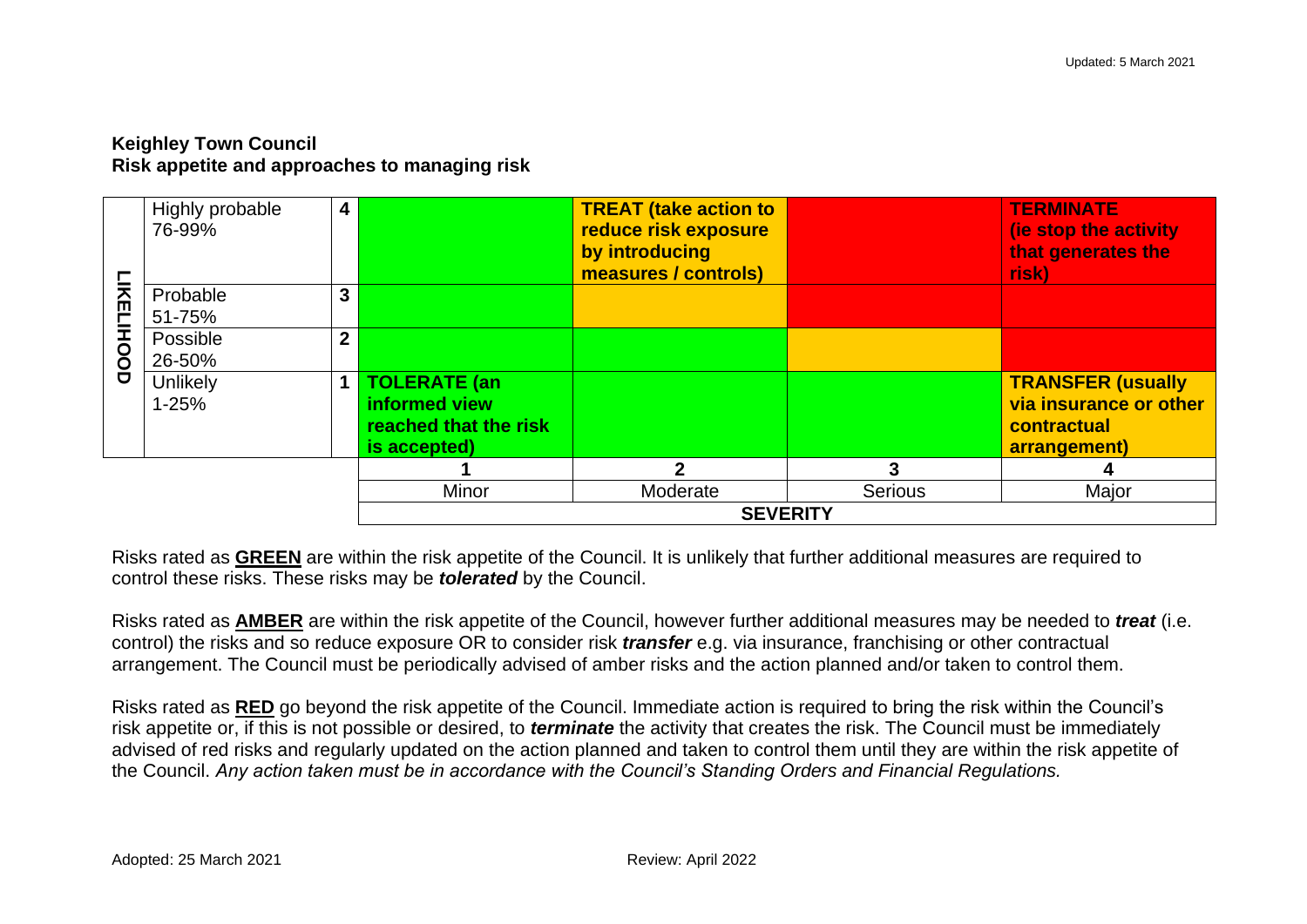#### **Keighley Town Council CORPORATE RISK ASSESSMENT, December 2020**

## **SECTION A Areas where there may be scope to use insurance to manage risk**

|                                                                                                                                              | Severity    | Likelihood | rating<br>Risk | <b>Controls in place</b>                                                                                                                                                                                                                                                                                                                 | <b>Additional controls required</b>                                                                        | Timeframe | Responsible<br>officer |
|----------------------------------------------------------------------------------------------------------------------------------------------|-------------|------------|----------------|------------------------------------------------------------------------------------------------------------------------------------------------------------------------------------------------------------------------------------------------------------------------------------------------------------------------------------------|------------------------------------------------------------------------------------------------------------|-----------|------------------------|
| Protection of physical assets,<br>e.g. Buildings, furniture.<br>vehicles and equipment                                                       |             | 2          |                | All physical assets are insured with Came &<br>Company via Axa Insurance Policy Number:<br>RGBDX6962034. The current policy was<br>signed in June 2020 and a premium agreed for<br>a 3-year period.                                                                                                                                      | Insurance cover is reviewed on an<br>annual basis to ensure it reflects the<br><b>Town Council's needs</b> | Annual    | TC/<br><b>RFO</b>      |
|                                                                                                                                              |             |            |                | Council Vehicle has comprehensive insurance<br>policy with Came & Company Policy Number:<br>AGRI/103849/2021. Renewed in February<br>2021.                                                                                                                                                                                               |                                                                                                            | Annual    | TC/<br><b>RFO</b>      |
| Risk of damage to third party<br>property or individuals as the<br>result of the council providing<br>services or amenities to the<br>public | $2^{\circ}$ | 2          |                | Keighley Town Council has public liability<br>insurance of £10,000,000 for any one event<br>products liability insurance of £10,000,000 of<br>any one period of insurance. Policy Number<br>RGBDX6962034<br>Additional Risk Assessments for specific<br>events and strands of work are in place. For<br>example, event risk assessments. |                                                                                                            | Annual    | TC/<br>ATC/<br>CDO     |
| Risk of damage or injury to<br>staff                                                                                                         | 3           |            |                | Keighley Town Council has Employers Liability<br>insurance of £10,000,000 Policy Number:<br>RGBDX6962034                                                                                                                                                                                                                                 |                                                                                                            | Annual    | <b>TC</b>              |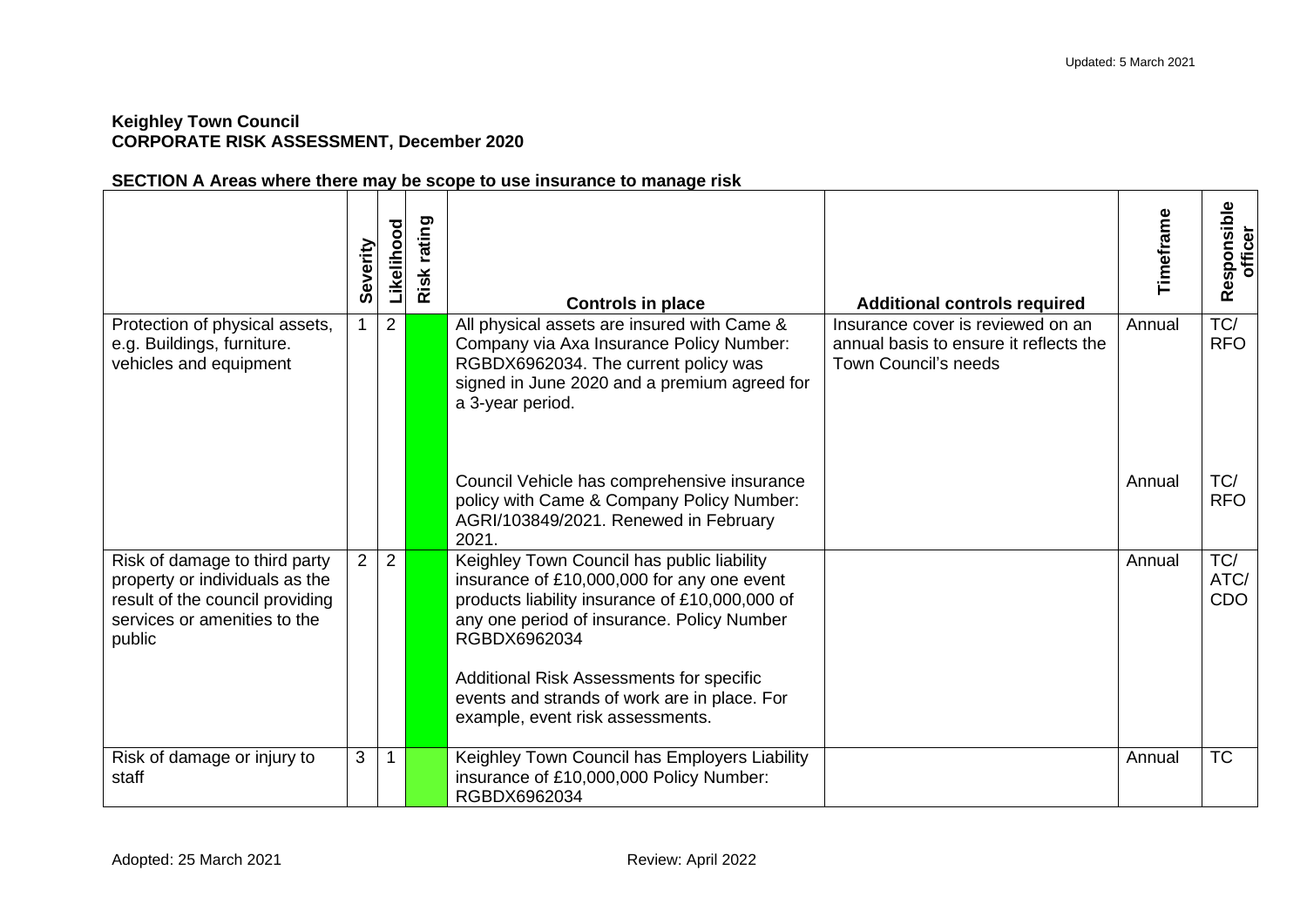|                                             |                |                | Staff handbooks are reviewed by the councils<br>HR Advisor to ensure the policies are up to<br>date.<br>Council has a £4,000 staff training budget to<br>support any employee training needs                                                                                                                                                                                                                                                                                                    |        |                   |
|---------------------------------------------|----------------|----------------|-------------------------------------------------------------------------------------------------------------------------------------------------------------------------------------------------------------------------------------------------------------------------------------------------------------------------------------------------------------------------------------------------------------------------------------------------------------------------------------------------|--------|-------------------|
| <b>Business Interruption</b>                | 3              |                | I.T system in place which includes a secure<br>independent cloud-based server.<br>Insurance Policy includes Business Interruption<br>cover.                                                                                                                                                                                                                                                                                                                                                     | Annual | <b>RFO</b>        |
| Loss of cash through<br>dishonesty or theft | 3              | 2              | The Council has Officer Liability cover of up to<br>£500,000. The insurance policy includes<br>employee dishonesty cover up to a maximum<br>of £680,000.<br>Annually reviewed Financial Regulations are in<br>place and cover the payment of invoices.<br>Standard Operating Procedures are in place for<br>the processing and paying of invoices. Invoices<br>are checked by Administration Officer,<br>approved by the relevant budget holder and<br>doubled checked by RFO who processes the | Annual | TC/<br><b>RFO</b> |
|                                             |                |                | payments.<br>Invoices are paid online via the councils online<br>banking facilities. Payments require two officer<br>approval before the payment is confirmed.                                                                                                                                                                                                                                                                                                                                  |        |                   |
| Key Member of staff being<br>unavailable    | $\overline{2}$ | $\overline{2}$ | Annual budget includes £5,000 for the<br>provision of temporary staff to cover absences<br>if required.<br>Council insurance policy includes Key Person<br>cover up to £250 per week or £2,500 per                                                                                                                                                                                                                                                                                              | Annual | <b>TC</b>         |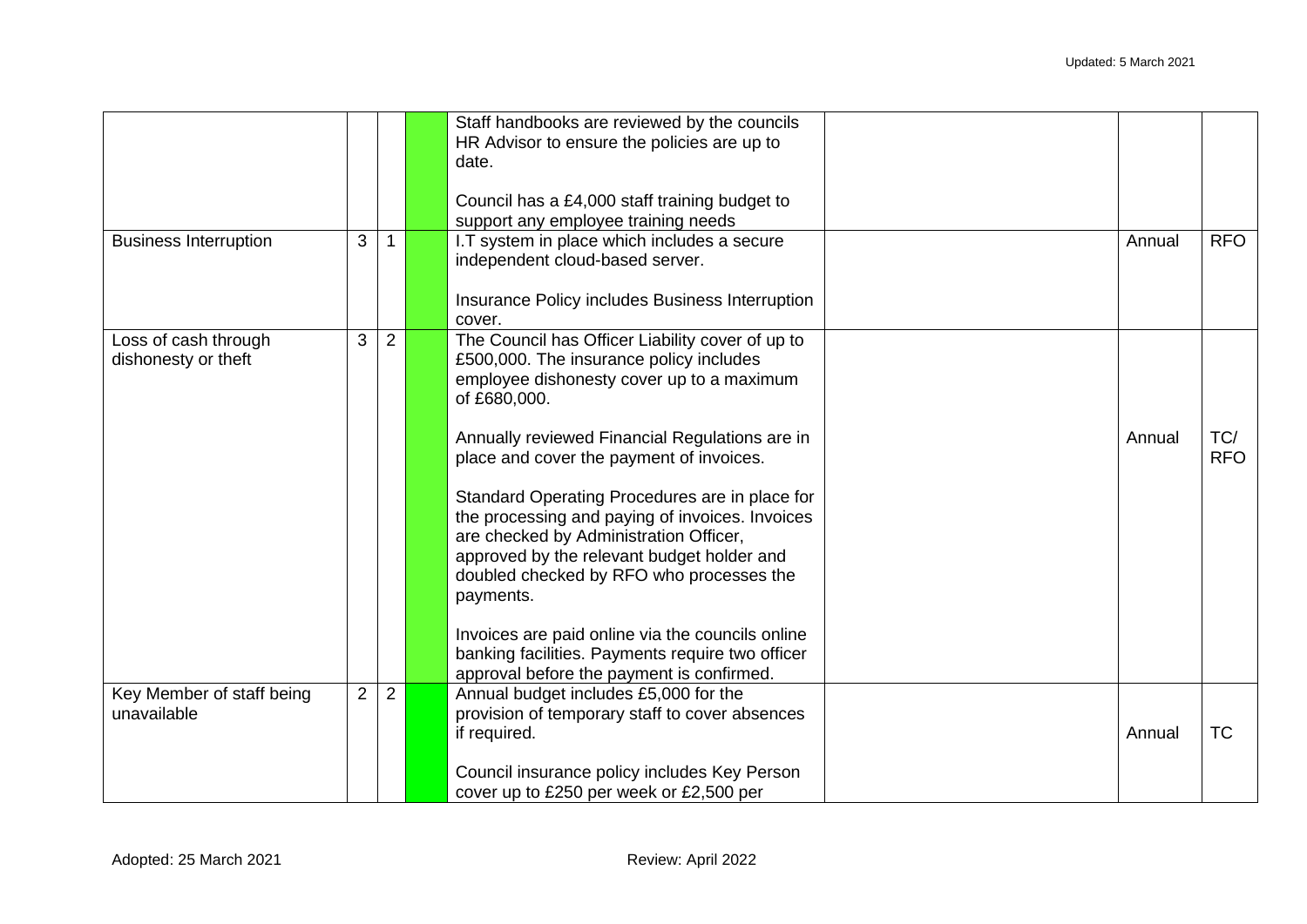|                                                                                                                                                |   |                | insurance period.<br>Standard Operating procedures (SoP's) in<br>place for key areas of work. SoP's are stored<br>on the council's server and accessible to all<br>staff members.                                                                                                                                                                                                                                                                            |        |     |
|------------------------------------------------------------------------------------------------------------------------------------------------|---|----------------|--------------------------------------------------------------------------------------------------------------------------------------------------------------------------------------------------------------------------------------------------------------------------------------------------------------------------------------------------------------------------------------------------------------------------------------------------------------|--------|-----|
| Requirements met under<br>employment law and HMRC<br>regulations                                                                               |   | $\overline{2}$ | The Council contracts its payroll Bradford<br>MBDC. Bradford MBDC makes Inland<br>Revenues calculations and deals with the<br><b>Yorkshire Pension Scheme.</b>                                                                                                                                                                                                                                                                                               |        |     |
| Risk Assessments – fire,<br>legionella etc in the Civic<br>Centre<br>Risk of fire, injury to staff,<br>residents, councillors and<br>visitors. | 3 |                | Health & Safety advisors carry out an annual<br>inspection of the Civic Centre along with<br>reviewing all relevant risk assessments.<br>All maintenance contracts are listed on the<br>contracts register. Register includes, contract<br>start date, end date and a review date.<br>Integrated Access system with the fire, intruder,<br>and access system into the Civic Centre.<br>Providing protection for staff, tenants,<br>councillors and visitors. | Annual | C&I |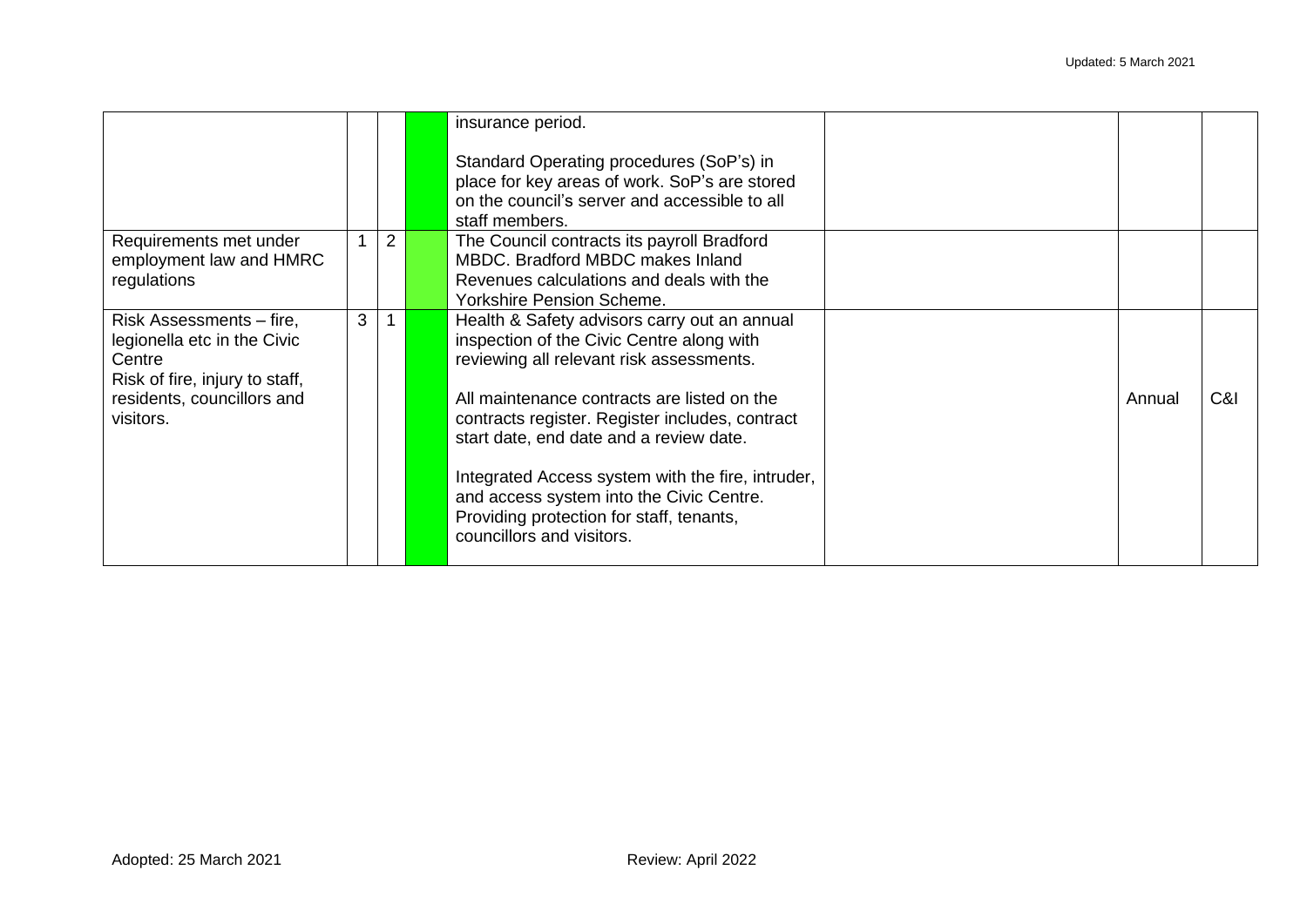|                                         |              |            |                | <b>Controls in place</b>                                                                                                                                                                                                                                                                                                                                                                                                                                                                                                                                                                                                                                                                                                                                                                                                                                                                                                                                                                                                               | <b>Additional controls required</b> |           |                        |
|-----------------------------------------|--------------|------------|----------------|----------------------------------------------------------------------------------------------------------------------------------------------------------------------------------------------------------------------------------------------------------------------------------------------------------------------------------------------------------------------------------------------------------------------------------------------------------------------------------------------------------------------------------------------------------------------------------------------------------------------------------------------------------------------------------------------------------------------------------------------------------------------------------------------------------------------------------------------------------------------------------------------------------------------------------------------------------------------------------------------------------------------------------------|-------------------------------------|-----------|------------------------|
|                                         | Severity     | Likelihood | rating<br>Risk |                                                                                                                                                                                                                                                                                                                                                                                                                                                                                                                                                                                                                                                                                                                                                                                                                                                                                                                                                                                                                                        |                                     | Timeframe | Responsible<br>officer |
| Damage to or loss or theft of<br>assets | $\mathbf{3}$ | 1          |                | All valuable assets (except community assets)<br>locked securely at Civic Centre. Insurance in<br>place for contents and all council assets.<br>The Civic Centre covered by an intruder alarm<br>linked to a 24 hour a day monitoring service.<br>Named keyholders identified and contact<br>details are provided to the monitoring service.<br>Access to the building is either by an access<br>fob or by intercom. Staff confirm who is at the<br>door before remotely opening the door.<br>On second floor a new internal door has been<br>fitted to separate the council's offices from<br>public areas. Door is only accessible with a<br>door fob.<br>CBMDC holds title to the Civic Regalia and a<br>loan agreement is in place. The Town Council<br>is responsible for the insurance of civic regalia<br>The Mayor and Officers ensure its safe<br>stewardship whilst in the care of KTC. There is<br>a Building security in place for the Civic Centre.<br>Civic Regalia included on Insurance Policy<br>Number: RGBDX6962034 |                                     | Annual    | <b>TC</b>              |
| Adopted: 25 March 2021                  |              |            |                | Review: April 2022                                                                                                                                                                                                                                                                                                                                                                                                                                                                                                                                                                                                                                                                                                                                                                                                                                                                                                                                                                                                                     |                                     |           |                        |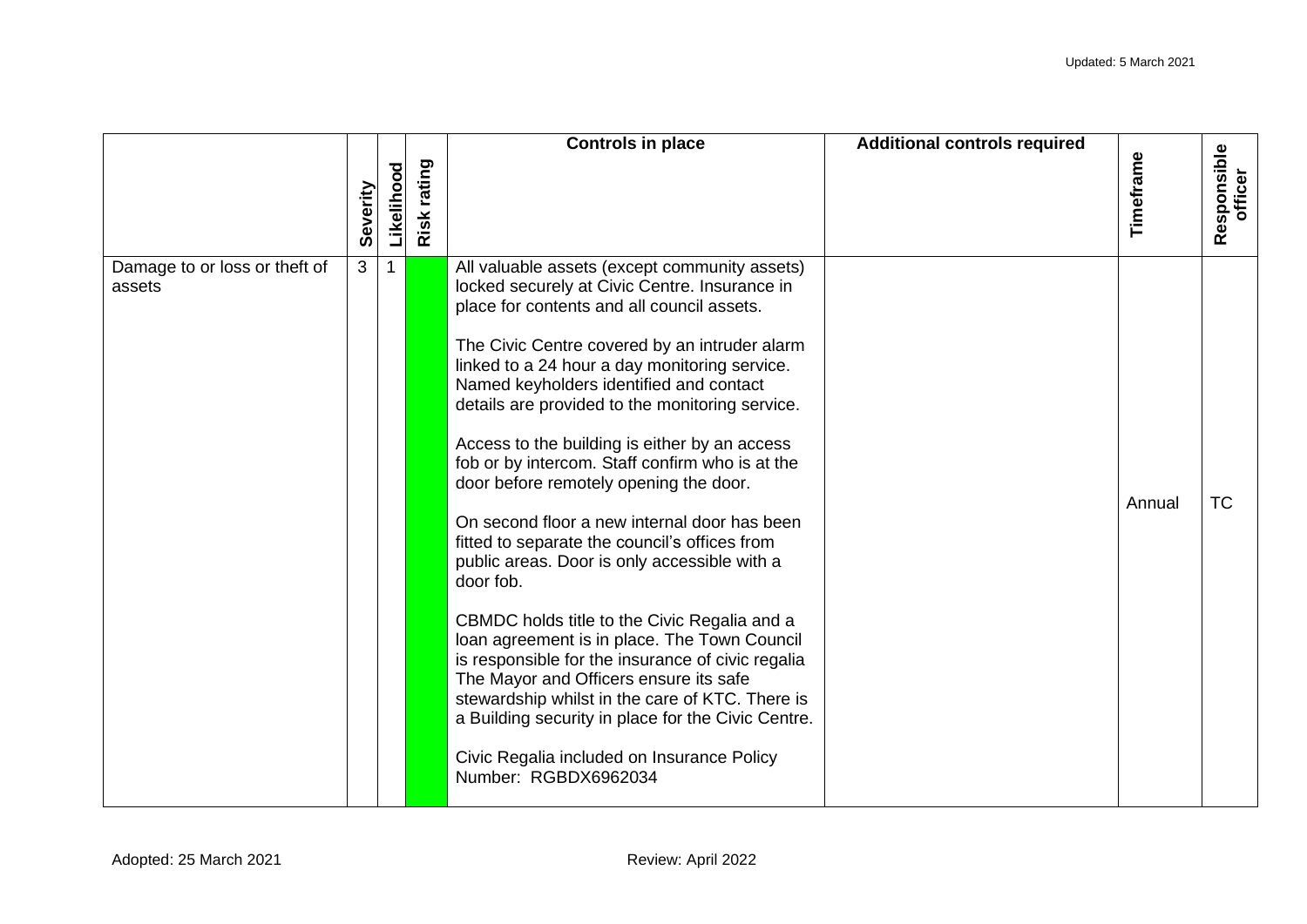| SECTION B areas where there may be scoped to work with others who manage risk: |   |                |  |                                                                                                                                                                                                                                                                                                                                                                                                                                                                              |                                             |          |           |  |  |  |  |
|--------------------------------------------------------------------------------|---|----------------|--|------------------------------------------------------------------------------------------------------------------------------------------------------------------------------------------------------------------------------------------------------------------------------------------------------------------------------------------------------------------------------------------------------------------------------------------------------------------------------|---------------------------------------------|----------|-----------|--|--|--|--|
| Allotments                                                                     |   |                |  | Regular inspections are carried out by the<br>Allotment Officer. A risk assessment is held for<br>the allotments and communicated to allotment<br>holders and is publicly available via the<br>Council's website.<br>Number of plot inspections forms part of the<br>Councils KPI's. Current target is to inspect 60<br>plots per quarter.<br>The Council also adopts an annual Allotment<br>Policy which is reviewed on a yearly basis.                                     | <b>Review Allotment Policy</b>              | $May-21$ | <b>AO</b> |  |  |  |  |
| Town Hall Square & Church<br>Green                                             | 2 | $\overline{2}$ |  | Regular inspections are carried out by the<br>Allotment Officer.<br>Annual maintenance regime in place and<br>undertaken by a third-party contractor.<br>A risk assessment is held by the council and<br>sight of the contractor's risk assessment,<br>insurance and method statements are to be<br>obtained. Town square railings are listed on the<br>Town Council Asset Register.<br>New lease agreements currently under<br>negotiation with Bradford MDC as landowners. | Contract up for review in September<br>2021 | $May-21$ | C&I       |  |  |  |  |
| <b>Banking Services</b>                                                        | 3 |                |  | Multiple signatories required to make any<br>payments. These are changed on yearly basis<br>following the election of a new Mayor.<br>Council utilises online banking. Payments are                                                                                                                                                                                                                                                                                          |                                             |          |           |  |  |  |  |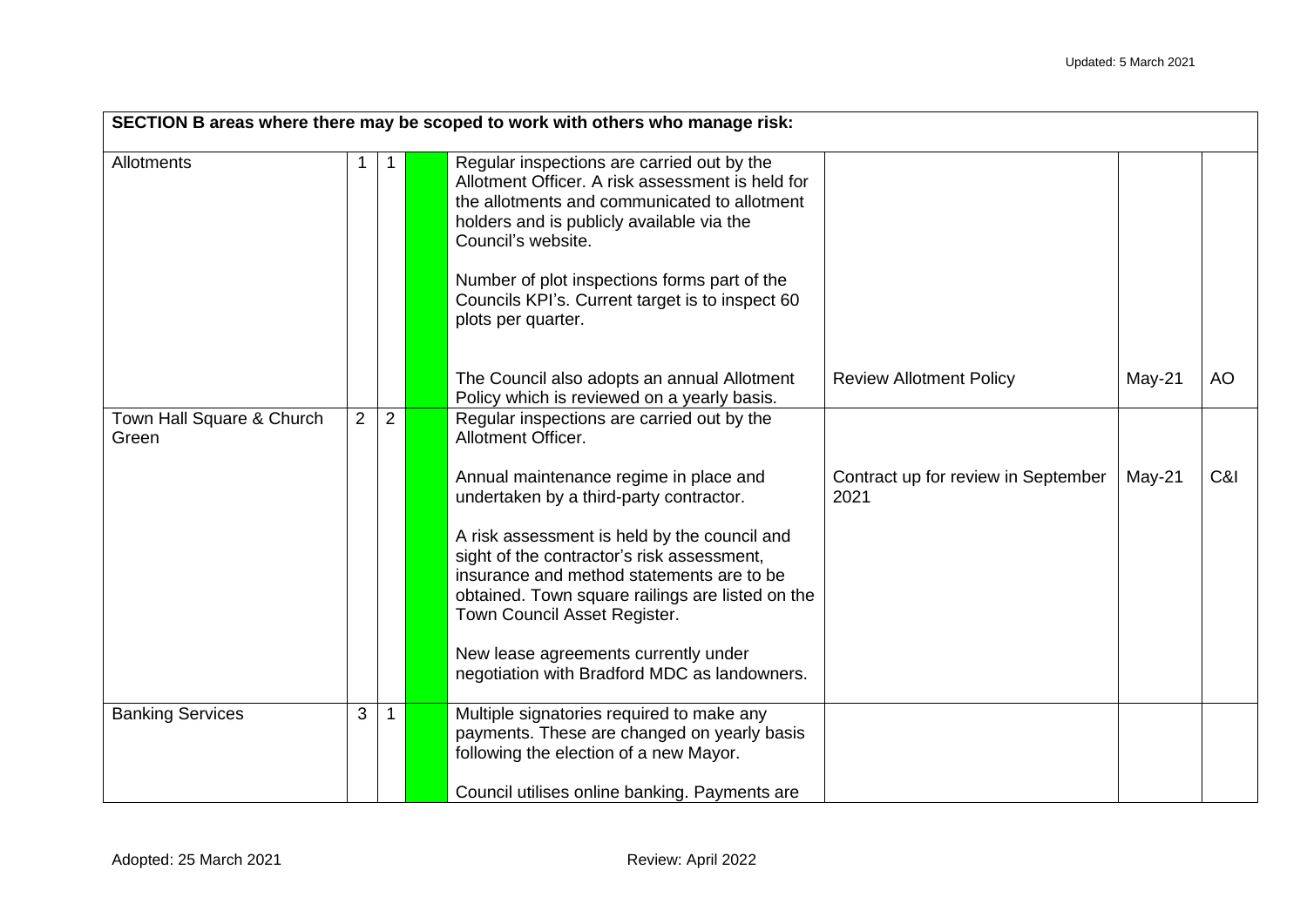|                                                                                                                                       |                |                | made online, removing the use of cheques for<br>majority of payments. Payments require<br>approval before being made from the online<br>account.                                                                                                                                                   |                                                                                                       |        |            |
|---------------------------------------------------------------------------------------------------------------------------------------|----------------|----------------|----------------------------------------------------------------------------------------------------------------------------------------------------------------------------------------------------------------------------------------------------------------------------------------------------|-------------------------------------------------------------------------------------------------------|--------|------------|
| Professional services and<br>contractors                                                                                              |                | $\overline{2}$ | Requirement for quotations is contained within<br>financial regulations.<br>Council approved Procurement policy specifies<br>the requirements subject to the expected cost<br>of the work.<br>Council maintains a contract register which<br>details start date, end date and a review date        |                                                                                                       |        |            |
|                                                                                                                                       |                |                | for all contracts held.                                                                                                                                                                                                                                                                            |                                                                                                       |        |            |
| Salaries paid to Bradford<br>MBDC 6 months in arrears                                                                                 | $\overline{3}$ |                | Bradford MBDC pays salaries direct to staff<br>members on a monthly basis.<br>Monthly salary reports provided from BMDC.                                                                                                                                                                           |                                                                                                       |        |            |
| Computer back up. Loss of<br>records                                                                                                  | $\mathbf 1$    | 3              | All council files email systems are protected via<br>an encrypted server.                                                                                                                                                                                                                          | Staff need to attend Disaster<br>Recovery workshop provided by<br>Cosurica as part of their contract. | Oct-21 | <b>TC</b>  |
|                                                                                                                                       |                |                | Council has an annual contract with Cosurica<br>for the maintenance of its entire I.T systems.<br>Contract extended until February 2022.                                                                                                                                                           |                                                                                                       |        |            |
| Events<br><b>Reputational Damage</b><br>Lack of Funding<br>Injury to staff, members of<br>public, etc<br>Weather causing cancellation | $\overline{2}$ |                | Each Event managed by the Town Council has<br>its own Event Plan and Risk Assessment. Any<br>outside suppliers are required to provide copies<br>of Public Liability insurance, Food Hygiene (if<br>applicable), risk assessment and method<br>statements if appropriate. First aid is provided if |                                                                                                       |        | <b>AEO</b> |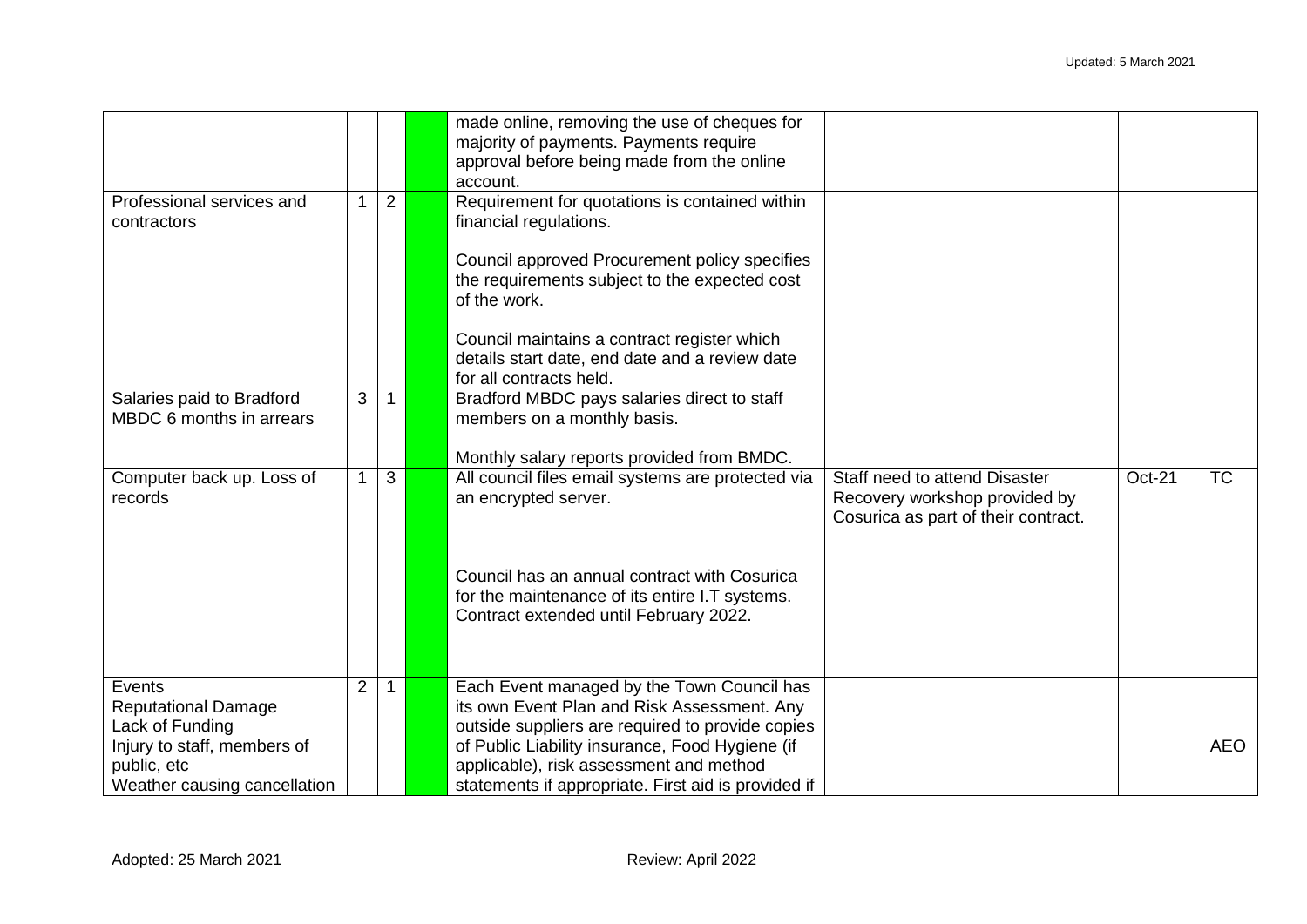|                  |   |                | the event risk assessment deems it<br>appropriate.<br>Council has appointed an Administration &<br>Events Officer who has the day to day<br>responsibility for event preparation, and event<br>management under the direct supervision of<br>the Town Clerk. |  |  |
|------------------|---|----------------|--------------------------------------------------------------------------------------------------------------------------------------------------------------------------------------------------------------------------------------------------------------|--|--|
|                  |   |                | Annual event plan agreed by Events & Leisure<br>Committee.                                                                                                                                                                                                   |  |  |
| <b>Grit Bins</b> | 2 | $\overline{2}$ | Town Council owns 88 grit bins. Sites are<br>assessed against a set criteria. Grit is filled by<br>the Town Council contractor they twice a year.                                                                                                            |  |  |
|                  |   |                | Grit Bin policy approved by council and<br>reviewed every 12 months.                                                                                                                                                                                         |  |  |
|                  |   |                | Council completed an audit of grit bins in<br>October 2020.                                                                                                                                                                                                  |  |  |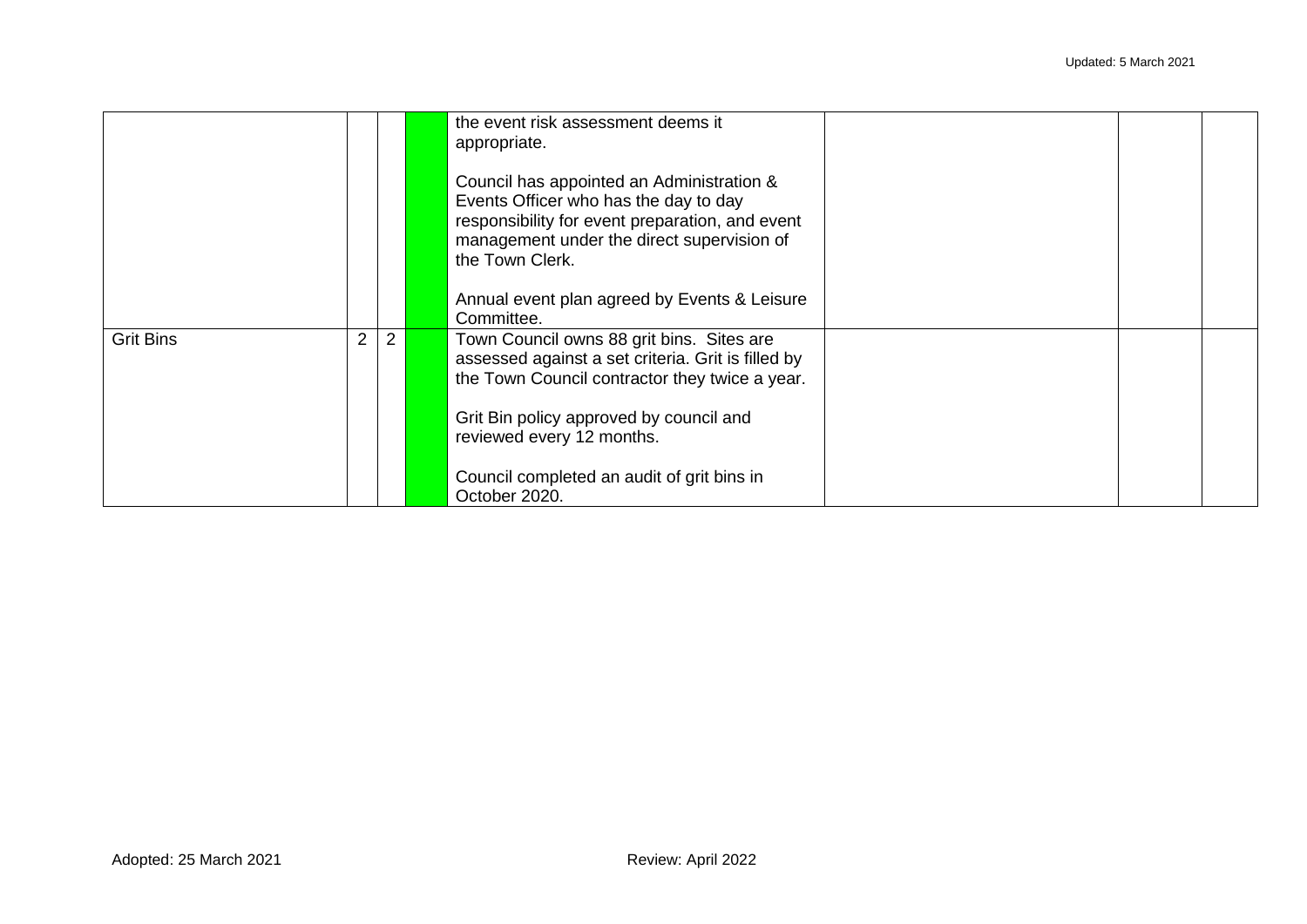|                                                                                 |          |                |             | <b>Controls in place</b>                                                                                                                                                                                                                                                                                                                                                                                                                                                                                                                                               | <b>Additional controls required</b> |           |                        |
|---------------------------------------------------------------------------------|----------|----------------|-------------|------------------------------------------------------------------------------------------------------------------------------------------------------------------------------------------------------------------------------------------------------------------------------------------------------------------------------------------------------------------------------------------------------------------------------------------------------------------------------------------------------------------------------------------------------------------------|-------------------------------------|-----------|------------------------|
|                                                                                 | Severity | Likelihood     | Risk rating |                                                                                                                                                                                                                                                                                                                                                                                                                                                                                                                                                                        |                                     | Timeframe | Responsible<br>officer |
| SECTION C Areas where there may be a need to self-manage risk                   |          |                |             |                                                                                                                                                                                                                                                                                                                                                                                                                                                                                                                                                                        |                                     |           |                        |
| <b>Project Delivery</b>                                                         |          |                |             | The Town Council undertakes a number of<br>projects which rely on Councillor Input. Regular<br>reports are made to the Community<br>Development Committee which oversee the<br>work. The committee manages its approved<br>budget within Financial Regulations.<br>Terms of Reference for Community<br>Development Committee agreed by Council<br>and included in the Council's Scheme of<br>Delegation.<br>The Council has adopted a 3 year Town Plan<br>2020-2023 which identifies key aims and<br>objectives the council wishes to achieve during<br>those 3 years. |                                     |           | ATC/<br>CDO            |
| Keeping proper financial<br>records in accordance with<br>statutory regulations |          | 3              |             | Financial records are kept in accordance with<br>statutory requirements, which are the<br>responsibility of Keighley Town Council and are<br>reported as part of the audit process.                                                                                                                                                                                                                                                                                                                                                                                    |                                     |           | <b>RFO</b>             |
| Complying with restrictions on<br>borrowing                                     |          | $\overline{2}$ |             | The Council has one longstanding loan via the<br>PWLB until 01.09.2060. The annual repayment<br>amount is factored into the annual budget<br>process to ensure commitments are met.                                                                                                                                                                                                                                                                                                                                                                                    |                                     |           |                        |
| Adopted: 25 March 2021                                                          |          |                |             | Review: April 2022                                                                                                                                                                                                                                                                                                                                                                                                                                                                                                                                                     |                                     |           |                        |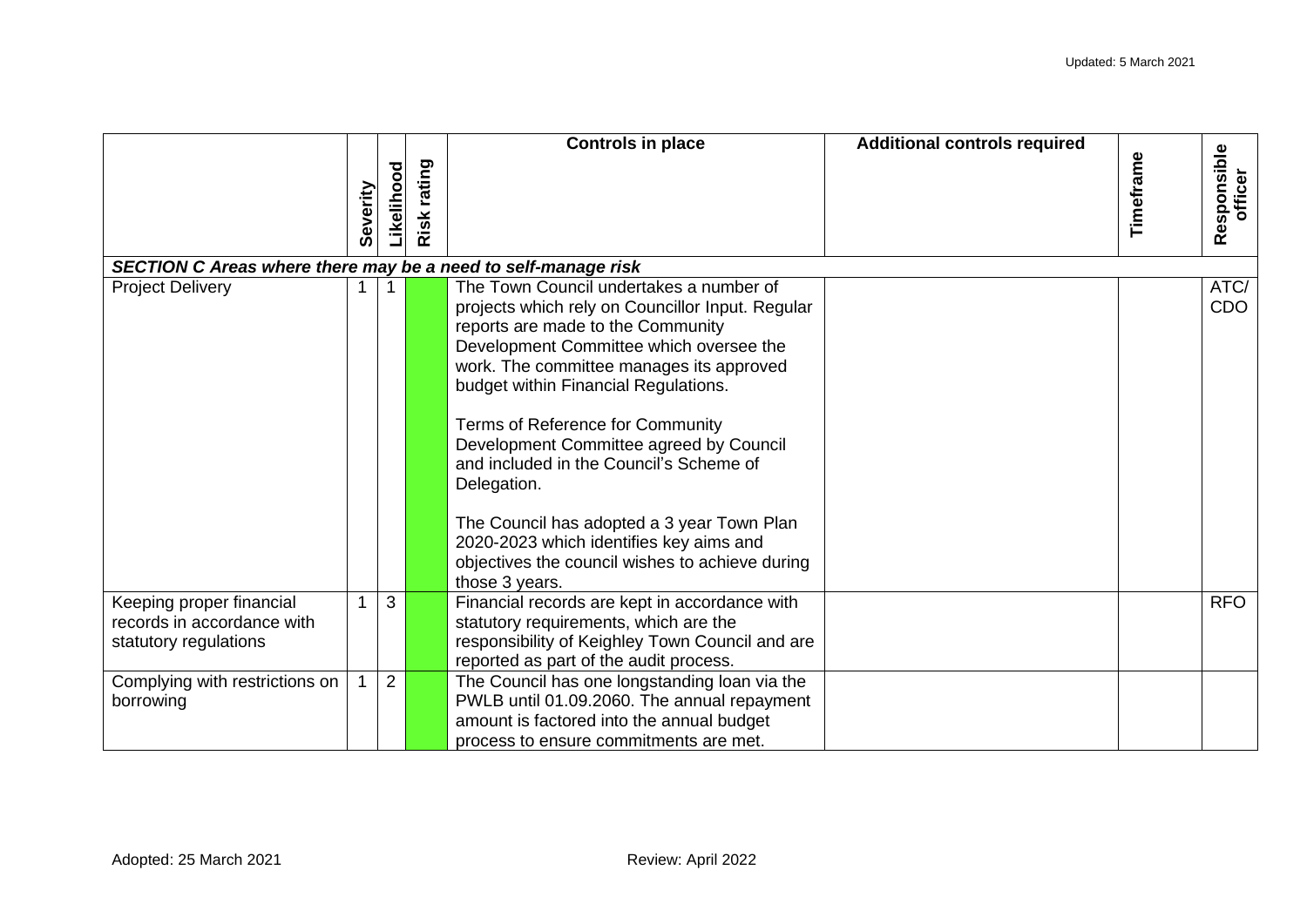|                                                    |                |                |                | <b>Controls in place</b>                                                                                                                                                                                                                                                                 | <b>Additional controls required</b> |           |                        |
|----------------------------------------------------|----------------|----------------|----------------|------------------------------------------------------------------------------------------------------------------------------------------------------------------------------------------------------------------------------------------------------------------------------------------|-------------------------------------|-----------|------------------------|
|                                                    | Severity       | Likelihood     | rating<br>Risk |                                                                                                                                                                                                                                                                                          |                                     | Timeframe | Responsible<br>officer |
| All requirements met under<br>Employment law       | $2^{\circ}$    | $\overline{2}$ |                | Salary forecasts are undertaken as part of the<br>budget setting process.<br>The Council receives Employment Advice from<br>a specialist HR firm, Ellis Whittam, contract<br>was renewed for a further 3 years commencing<br>in May 2021.<br>Contracts and Employee handbook reviewed in |                                     |           |                        |
|                                                    |                |                |                | May 2020.<br>Council approved Appraisal system in place.<br>Appraisals are undertaken in September each<br>year.                                                                                                                                                                         |                                     |           |                        |
| Adequacy of precept                                | $\mathbf{1}$   | $\overline{2}$ |                | There is a rigorous process for the setting of<br>the budget.<br>The Council has an Investment Strategy to<br>ensure any investments carry the appropriate<br>level of risk for the council.                                                                                             |                                     | June      | <b>TC</b>              |
|                                                    |                |                |                | Budget Working Group process followed as<br>part of the 2021/22 budget process.                                                                                                                                                                                                          | Develop a Reserves Strategy         | 2021      |                        |
| Proper use of funds awarded<br>to community groups | 2 <sup>1</sup> | $\overline{2}$ |                | The Council currently has General Power of<br>Competence and a grant awarding policy.<br>Receipts/invoices are requested as part of the<br>grant completion documentation.                                                                                                               |                                     |           |                        |
| Adopted: 25 March 2021                             |                |                |                | Review: April 2022                                                                                                                                                                                                                                                                       |                                     |           |                        |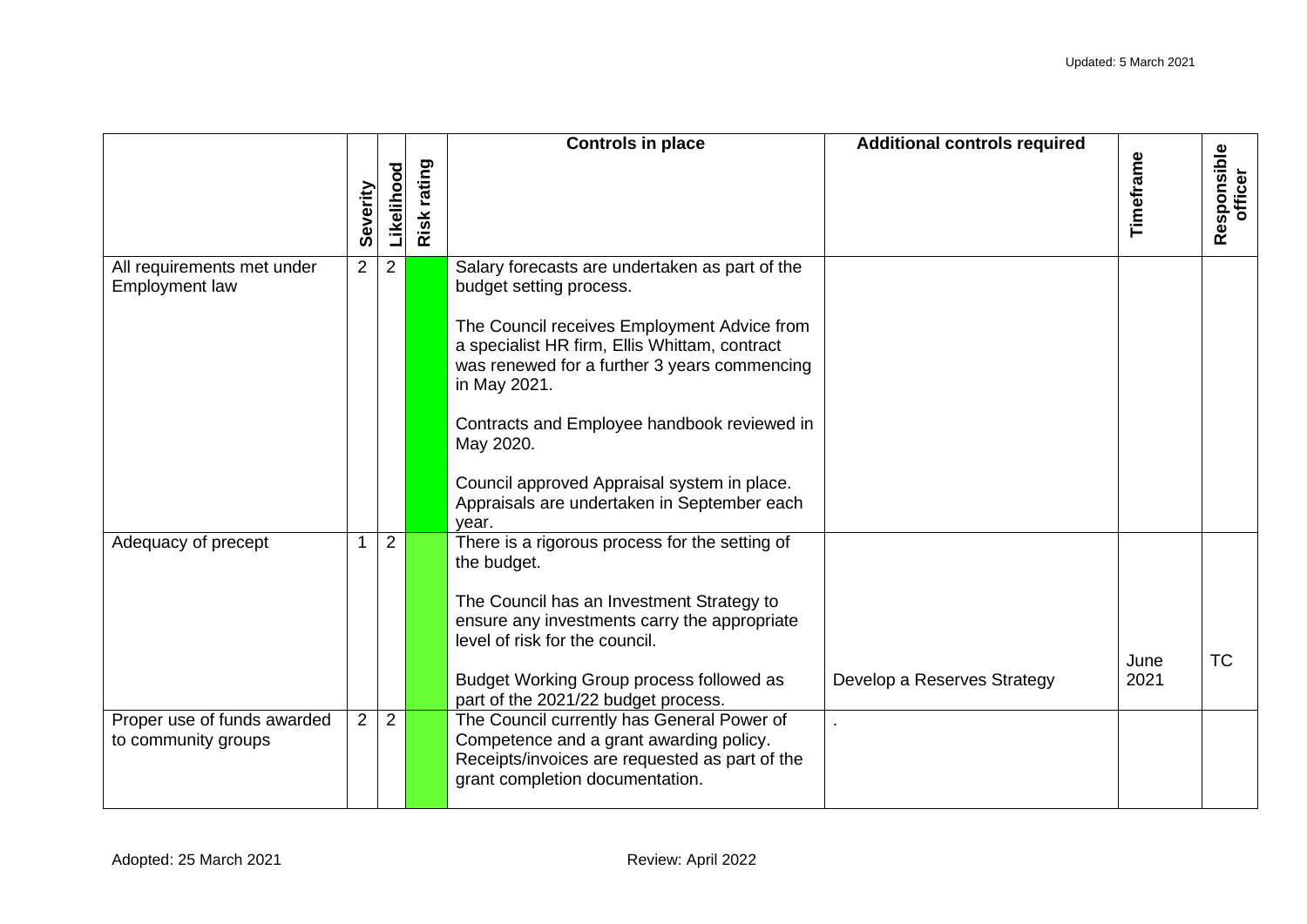|                                                            |                |              | GPC reaffirmed in November 2020 following<br>the Clerk obtaining the CiLCA qualification.<br>Council adopted a grant policy. A grant SoP<br>has been developed which includes gathering<br>necessary M&E for grants awarded. |                                    |             |           |
|------------------------------------------------------------|----------------|--------------|------------------------------------------------------------------------------------------------------------------------------------------------------------------------------------------------------------------------------|------------------------------------|-------------|-----------|
| Minutes numbered                                           |                | 2            | Minutes are numbered and signed by the<br>relevant Chair at the subsequent meeting.                                                                                                                                          |                                    |             |           |
| Electors wishing to exercise<br>their rights of inspection | 1 <sup>1</sup> | $\mathbf{3}$ | Right of inspection is adhered to, according to<br>legislation. The council has a model publication<br>scheme which is available on the council<br>website.                                                                  |                                    |             |           |
| Register of interests, gifts and<br>hospitality            | $2^{\circ}$    | 2            | The Members interests are held in a locked<br>filing cabinet. A copy is also held by the<br>Monitoring Officer and via the Keighley Town<br>Council website.                                                                 |                                    |             |           |
|                                                            |                |              | Council approved a gift and hospitality policy in<br>September 2020. Gifts register will be<br>published annually.                                                                                                           | Publish Gift register in May 2021. | May<br>2021 | <b>TC</b> |
| Regular scrutiny of financial<br>records                   |                | 2            | All payments are approved by Finance & Audit<br>Committee.                                                                                                                                                                   |                                    |             |           |
|                                                            |                |              | Each month Finance & Audit Committee<br>appoint 2 councillors to undertake spot checks<br>of payments made.                                                                                                                  |                                    |             |           |
|                                                            |                |              | Some budgets/expenditure are delegated to<br>committees and the Clerk. Details are<br>contained within the Scheme of Delegation and<br>minutes. All payments are approved by the                                             |                                    |             |           |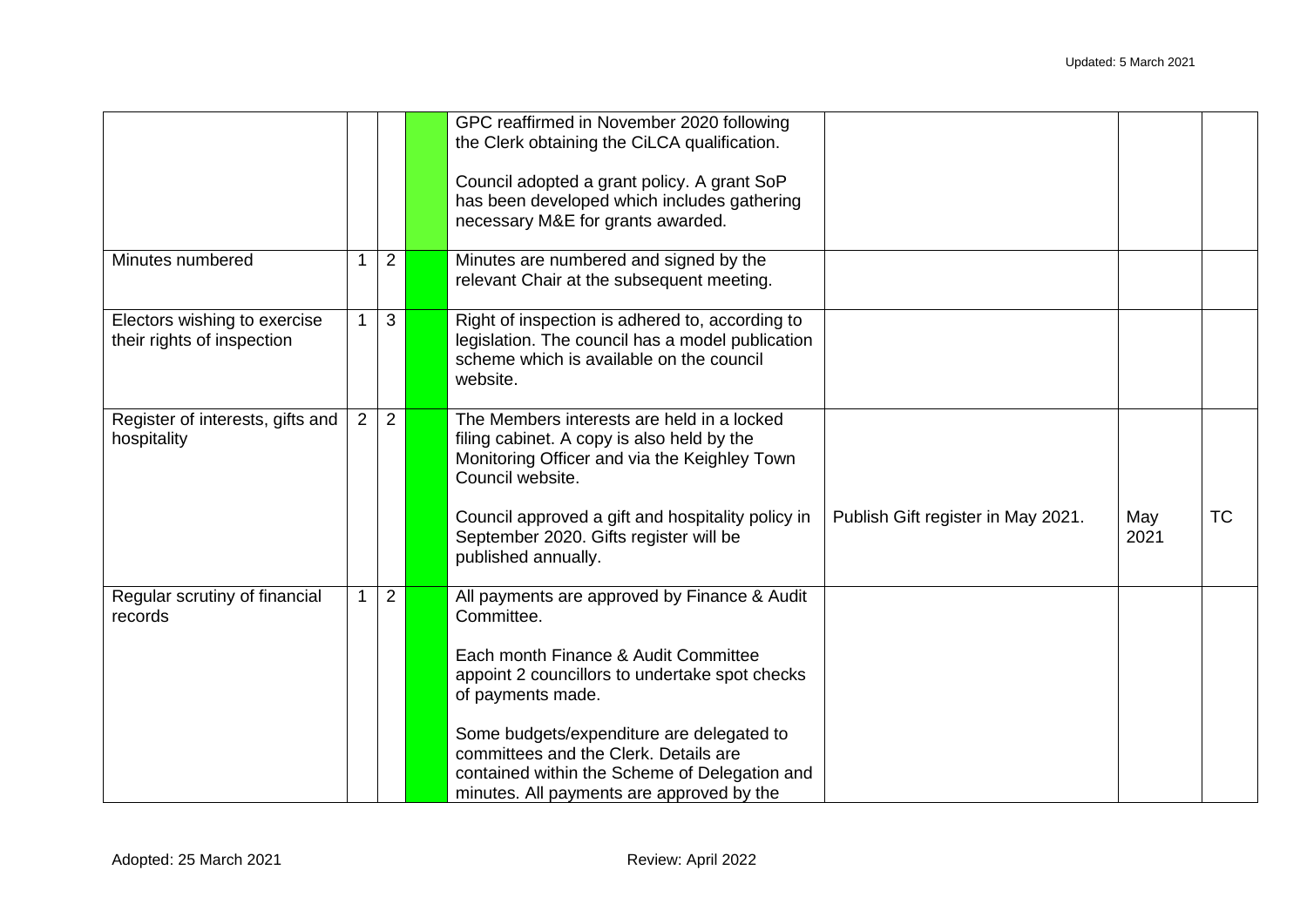|                               |                |                | Finance & Audit Committee on a monthly basis.   |  |
|-------------------------------|----------------|----------------|-------------------------------------------------|--|
| Regular returns of VAT        | 1              | $\overline{2}$ | The RFO is responsible for the completion and   |  |
|                               |                |                | submission of quarterly VAT returns. This       |  |
|                               |                |                | process is checked by the Internal Auditor      |  |
| System of performance         | $\overline{2}$ | 2              | Staff appraisal process adopted by Council.     |  |
| management                    |                |                | Appraisals are carried out in September each    |  |
|                               |                |                | year and are reviewed after 6 months.           |  |
| Adoption of Code of Conduct   | $\overline{2}$ | 2              | Keighley Town Council has a code of conduct     |  |
| for Councillors and           |                |                | for all members which are signed by members     |  |
| <b>Employees</b>              |                |                | at the commencement of their term in office.    |  |
|                               |                |                |                                                 |  |
|                               |                |                | Staff are governed by their contracts.          |  |
| Review of internal controls   |                | $\overline{2}$ | Internal controls are in place and reviewed by  |  |
| and their documentation       |                |                | the Town Clerk, RFO, Policy & Governance        |  |
|                               |                |                | committee.                                      |  |
|                               |                |                |                                                 |  |
|                               |                |                | SoP's are in place for key areas of work. Such  |  |
|                               |                |                | as finance, processing of invoices, processing  |  |
|                               |                |                | grants.                                         |  |
| Transaction testing of income |                | $\overline{2}$ | Covered during internal audit process and as    |  |
| and expenditure               |                |                | part of internal control.                       |  |
|                               |                |                |                                                 |  |
|                               |                |                | 2 Councillors undertake monthly spot checks of  |  |
|                               |                |                | the council's finances.                         |  |
| Council acting with legal     | 1              | $\mathbf 1$    | The Town Clerk holds a CiLCA qualification. As  |  |
| powers and according to       |                |                | well as undertaking additional training to      |  |
| proper practices              |                |                | ensure staff are up to date with latest policy. |  |
|                               |                |                |                                                 |  |
|                               |                |                | The Council is a member of YLCA and the         |  |
|                               |                |                | Clerk a member of SLCC                          |  |
| Up to date register of assets | 1              | $\overline{2}$ | Reviewed annually. Additional items added to    |  |
|                               |                |                | register at time of purchase.                   |  |
| Annual review of risks and    | 1              | $\overline{2}$ | The Clerk adds items to the insurance as they   |  |
| adequacy of the insurance     |                |                | are purchased. The Policy & Governance          |  |
| cover                         |                |                | committee reviews the insurance and makes       |  |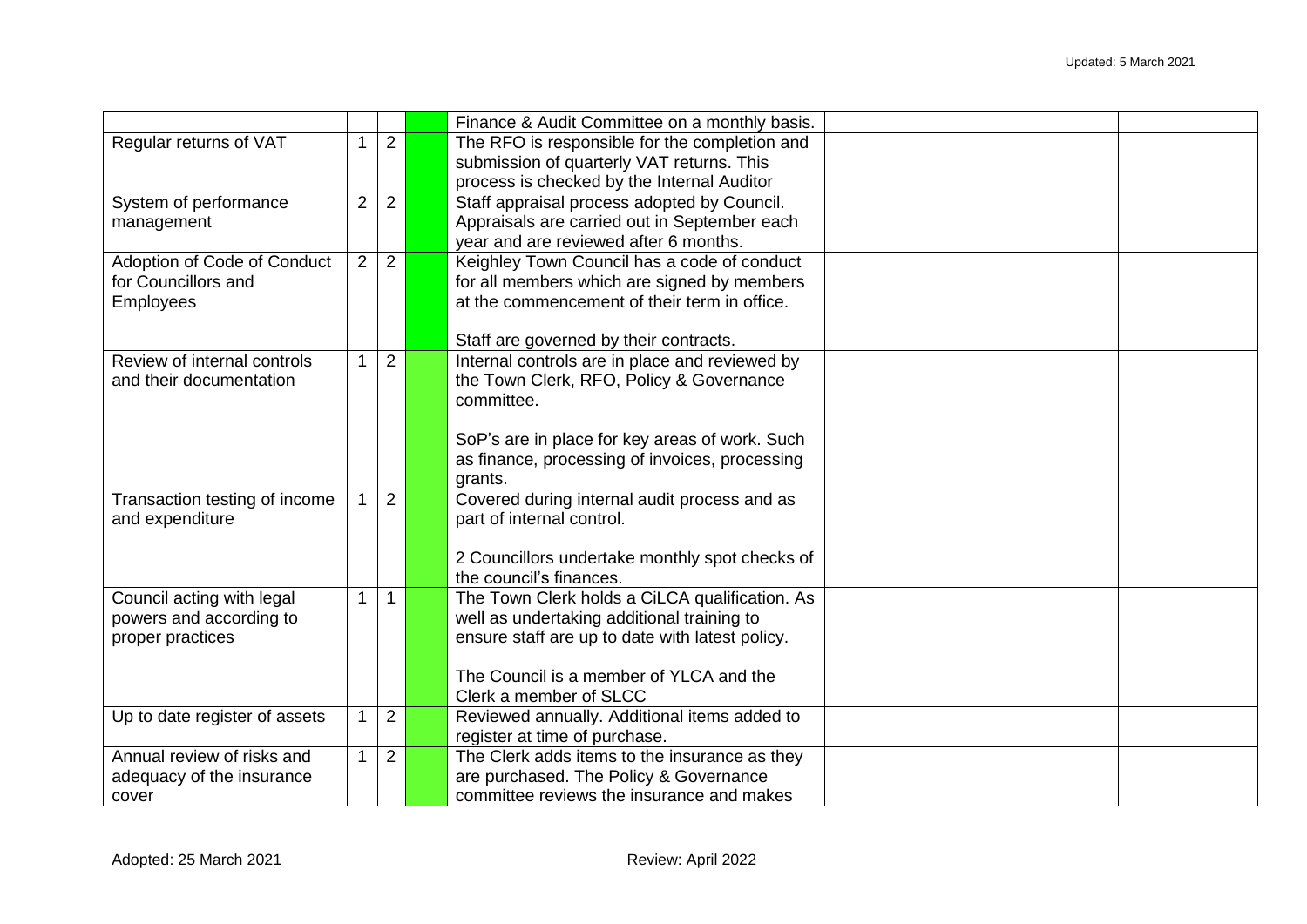|                                                                   |                |                | recommendations to the full council                                                                                                                                                                                                                                                                |  |
|-------------------------------------------------------------------|----------------|----------------|----------------------------------------------------------------------------------------------------------------------------------------------------------------------------------------------------------------------------------------------------------------------------------------------------|--|
| Ensuring robustness of                                            |                | $\overline{2}$ | The insurer for the Council is Came and                                                                                                                                                                                                                                                            |  |
| insurance providers                                               |                |                | Company who have experience of local council                                                                                                                                                                                                                                                       |  |
|                                                                   |                |                | insurance                                                                                                                                                                                                                                                                                          |  |
| <b>Internal Audit Assurances</b>                                  |                | $\overline{2}$ |                                                                                                                                                                                                                                                                                                    |  |
|                                                                   |                |                | Internal Controls are reviewed as necessary by<br>the RFO and councillors who have                                                                                                                                                                                                                 |  |
|                                                                   |                |                |                                                                                                                                                                                                                                                                                                    |  |
|                                                                   |                |                | responsibility for checking internal controls and                                                                                                                                                                                                                                                  |  |
|                                                                   |                |                | internal auditor. Any issues identified are                                                                                                                                                                                                                                                        |  |
|                                                                   |                |                | reported to the Finance & Audit committee                                                                                                                                                                                                                                                          |  |
| Annual Governance &                                               |                | $\overline{2}$ | AGAR is approved by Council each year in line                                                                                                                                                                                                                                                      |  |
| <b>Accountability Return</b>                                      |                |                | with regulations and following the completion of                                                                                                                                                                                                                                                   |  |
|                                                                   |                |                | the Internal Audit.                                                                                                                                                                                                                                                                                |  |
| Internal audit documentation                                      |                | 2              | Reported to the Finance & Audit following                                                                                                                                                                                                                                                          |  |
|                                                                   |                |                | receipt from the Internal Auditor.                                                                                                                                                                                                                                                                 |  |
| Internal control testing                                          |                | 2              | Testing of specific internal controls by                                                                                                                                                                                                                                                           |  |
|                                                                   |                |                | councillors with responsibility for financial                                                                                                                                                                                                                                                      |  |
|                                                                   |                |                | controls and reporting findings to Finance &                                                                                                                                                                                                                                                       |  |
|                                                                   |                |                | Audit committee.                                                                                                                                                                                                                                                                                   |  |
| Annual budget                                                     | 1              | $\mathbf 1$    | There are transparent processes to ensure that                                                                                                                                                                                                                                                     |  |
|                                                                   |                |                | the budget is effectively drawn up. The draft                                                                                                                                                                                                                                                      |  |
|                                                                   |                |                | budget is considered at the December Finance                                                                                                                                                                                                                                                       |  |
|                                                                   |                |                | & Audit committee before being approved by                                                                                                                                                                                                                                                         |  |
|                                                                   |                |                | Full Council before the end of January                                                                                                                                                                                                                                                             |  |
| Arrangements to detect fraud                                      |                | 2              | Invoices are subject to scrutiny by the RFO,                                                                                                                                                                                                                                                       |  |
| and corruption                                                    |                |                | two councillors check against invoices and sign                                                                                                                                                                                                                                                    |  |
|                                                                   |                |                | the schedule of payments at the Finance and                                                                                                                                                                                                                                                        |  |
|                                                                   |                |                | Audit Committee meeting, payments are then                                                                                                                                                                                                                                                         |  |
|                                                                   |                |                | processed via online banking which requires                                                                                                                                                                                                                                                        |  |
|                                                                   |                |                |                                                                                                                                                                                                                                                                                                    |  |
|                                                                   |                |                |                                                                                                                                                                                                                                                                                                    |  |
|                                                                   |                |                |                                                                                                                                                                                                                                                                                                    |  |
|                                                                   |                |                |                                                                                                                                                                                                                                                                                                    |  |
|                                                                   |                |                |                                                                                                                                                                                                                                                                                                    |  |
|                                                                   |                |                |                                                                                                                                                                                                                                                                                                    |  |
|                                                                   |                |                |                                                                                                                                                                                                                                                                                                    |  |
| Monthly bank reconciliations<br><b>Civic Centre Function Room</b> | $\overline{2}$ | 2<br>2         | two officers to approve any payments from the<br>bank account. his information along with the<br>cashbook forms part of the twice-yearly internal<br>audit.<br>Presented to and checked monthly at the<br>monthly Finance and Audit Committee.<br>Annual income target set for function room hire. |  |